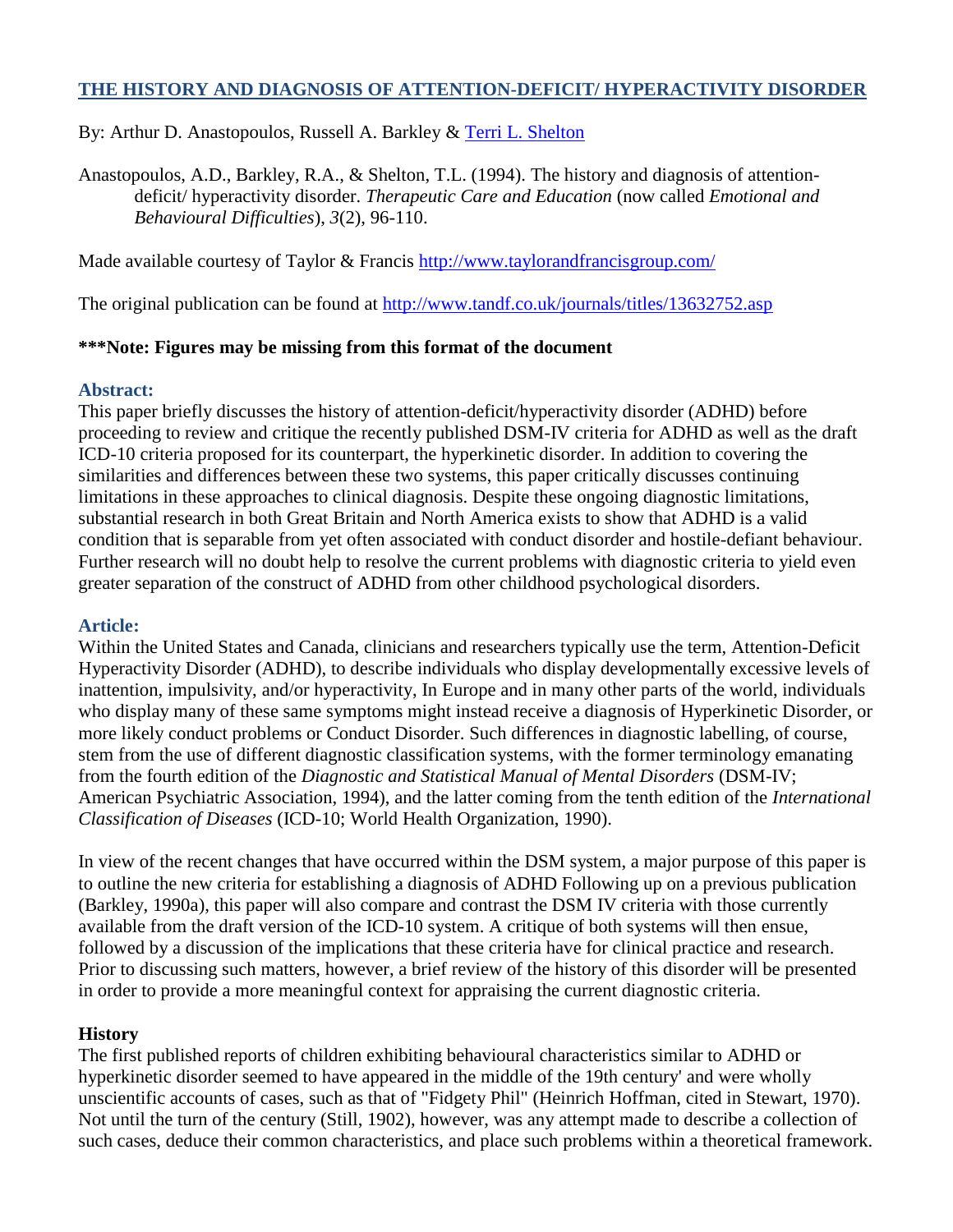As conceptualized by Still, problems of this sort reflected serious deficiencies in the "volitional inhibition" of behaviour, presumably arising from "defects in moral control."

Still's insight unfortunately did not spark a great deal of immediate interest in this disorder. When such interest rekindled many years later, in part because of the altered personalities evident in children surviving the great encephalitis epidemics that swept Europe and North America in the interim, the motor restlessness component was of primary concern (Childers, 1939; Levin, 1938). Also prevalent at that time was the belief that these behavioural deficits stemmed from brain-injury or other types of neurologic impairment (Strauss & Lehtinen, 1947). Reflecting this line of thinking, the diagnostic term, Brain-Injured Child Syndrome, was employed. This was subsequently modified to the concept of Minimal Brain Damage and, later, to Minimal Brain Dysfunction (MBD), when evidence of gross neurological damage could not be demonstrated in many of these children (See Kessler, 1980, for a more thorough discussion of the history of MBD).

The notion that excessive motor activity was the *sine qua non* of this disorder became even more prominent during the 1950s and 1960s. Some investigations attributed this to neurologic factors (Laufer, Denhoff Solomons, 1957), while others argued that is simply represented the extreme end of the normal variability that occurs within child populations (Chess, 1960). Such assumptions about the casual role played by brain damage eventually became less influential. This was initially reflected in the change in terminology from Minimal Brain Damage to Minimal Brain Dysfunction (Wender, 1971). Thereafter, all references to its presumed organic etiology were dropped, in favour of terminology reflecting what was believed to be the disorder's hallmark feature, namely its motor restlessness component. Hence, terms such as Hyperactive Child Syndrome and Hyperkinetic Reaction of Childhood (Chess, 1960; American Psychiatric Association, 1968) came into usage.

Rutter's (1977) highly influential findings represented yet another serious challenge to the assumption that brain damage was a major cause of the disorder. At about the same time, Douglas (1972) convincingly argued that hyperactive children exhibited deficits with sustained attention and impulse control, equal to or greater in severity than their motor restlessness problems. So influential was this shift in thinking that the American Psychiatric Association (1980) renamed the disorder, Attention Deficit Disorder, with (ADDH) or without Hyperactivity (ADD).

Soon thereafter, however, investigators began to question whether attentional deficits were truly core problems. The impetus for this stemmed in part from the failure of the attention deficit hypothesis to account for why ADDH/ADD children displayed appropriate levels of attention in some situations and not others. In an effort to address this concern, investigators put forth alternative explanations, implicating core deficiencies in the regulation of behaviour to situational demands (Routh, 1978), in self-directed instruction (Kendall & Braswell, 1985), in the self-regulation of arousal to environmental demands (Douglas, 1983), and in rule-governed behaviour (Barkley, 1981). Though differing somewhat, each of these alternative views shared the belief that poor executive functioning was central problem.

Amidst this ongoing discussion, the motor restlessness component once again emerged as one of the primary features of the disorder. Reflecting this change in thinking, the American Psychiatric Association re-labelled this condition, Attention-Deficit Hyperactivity Disorder (1987). Although the subtyping scheme, "without Hyperactivity," was relegated to a relatively undefined category, called Undifferentiated Attention Deficit Disorder, this change was not intended to suggest that such a condition did not exist. On the contrary, most investigators agreed that something akin to this did indeed exist. However, because question remained as to whether it represented a true subtype of this disorder or a separate diagnostic entity altogether (Carlson, 1986), any further refinements in its classification were deferred until more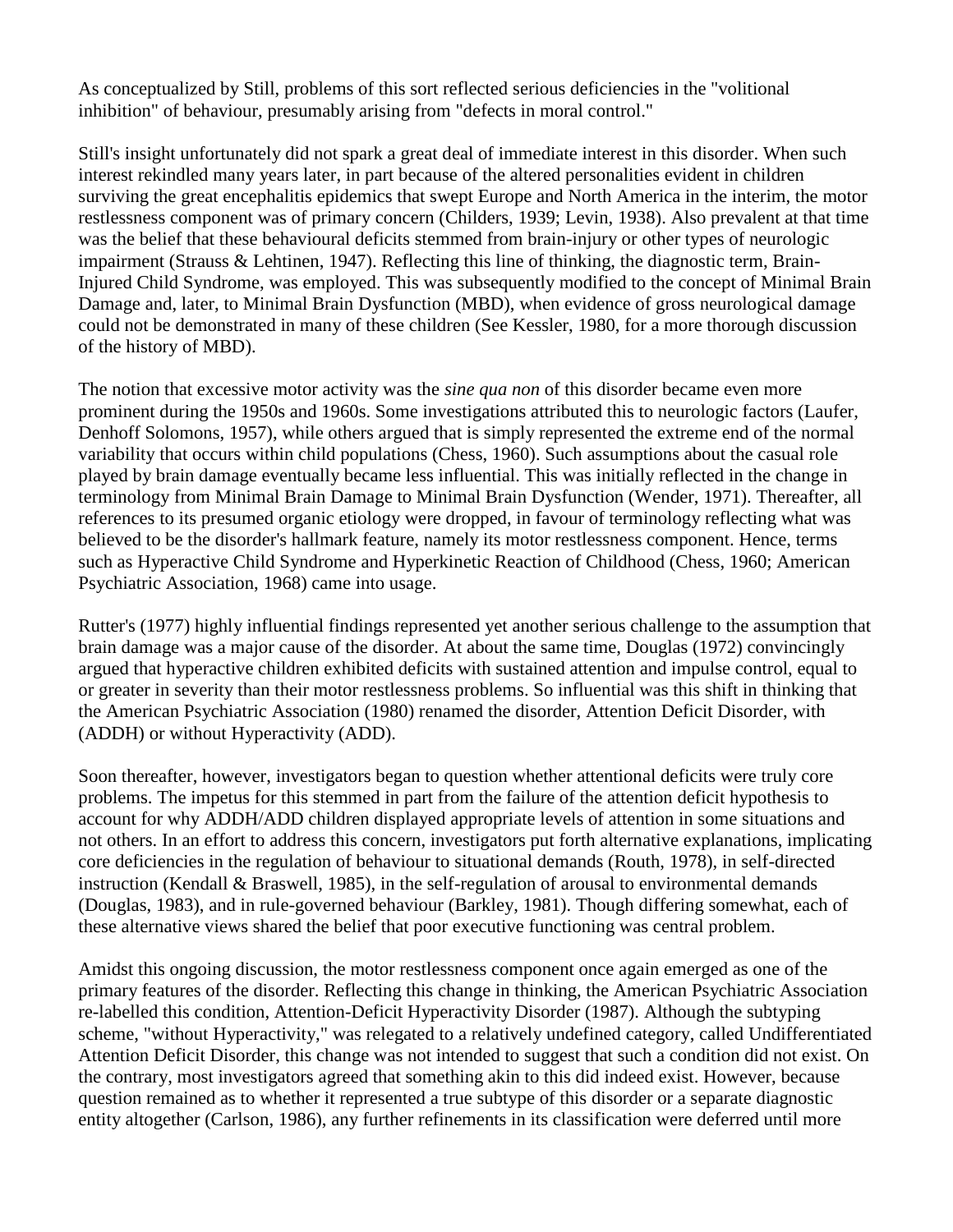research could be done that would guide the construction of diagnostic criteria. And so the definition and the criteria for ADD were left to the DSM-IV committee to resolve.

Presently in North America, ADHD is viewed by clinical professionals as consisting of three primary characteristics: inattention, impulsivity, and hyperactivity. The symptoms often arise early in childhood, typically by age 3 – 4 years, and are relatively persistent in most, though not all, children. The symptoms are relatively pervasive across settings but are recognized as fluctuating in severity as a function of various features associated with the context. Its causes are not definitively established but are strongly suspected to lie within the realm of neurology and brain development rather than arising from purely psychosocial cause, such as poor parent management of children. Chief among these causes is heredity in that the behaviour pattern typifying ADHD has been repeatedly shown to have a strong hereditary contribution in twin studies of heritability and to significantly cluster within biologically related individuals (Biederman et al., 1986; Goodman & Stevenson, 1989; Edelbrock, Rende, Plomin, & Thompson, 1991). Yet the behavioural characteristics comprising ADHD are also associated with prenatal exposure to alcohol and tobacco (Streissguth et al, 1984), post-natal body lead burden (Needleman et al., 1979), and brain injuries (Gratton & Eslinger, 1991). Societally, ADHD is coming to be recognized as a developmental disability entitled to the rights and protections granted to other disabled groups (Latham & Latham, 1993).

### **Diagnostic Criteria**

A summary of the recently released DSM-IV (American Psychiatric Association, 1994) criteria for making an ADHD diagnosis appears in Table 1.

# **Table 1 DSM-IV Criteria for ADHD\***

A. Either (1) or (2):

1) six (or more) of the following symptoms of inattention have persisted for at least six months to a degree that is maladaptive and inconsistent with developmental level:

### **Inattention**:

- (a) often fails to give close attention to details or makes careless mistakes in schoolwork, work, or other activities
- (b) often has difficulty sustaining attention in tasks or play activities
- (c) often does not seem to listen when spoken to directly
- (d) often does not follow through on instructions and fails to finish schoolwork, chores, or duties in the work place (not due to oppositional behaviour or failure to understand instructions)
- (e) often has difficulty organizing tasks and activities
- (f) often avoids, dislikes, or is reluctant to engage in tasks that require sustained mental effort (such as school work or homework)
- (g) often loses things necessary for tasks or activities (e.g., toys, school assignments, pencils, books, or tools)
- (h) is often easily distracted by extraneous stimuli
- (i) is often forgetful in daily activities
- 2) six (or more) of the following symptoms of hyperactivity-impulsivity have persisted for at least six months to a degree that is maladaptive and inconsistent with developmental level:

### **Hyperactivity**:

(a) often fidgets with hands or feet or squirms in seat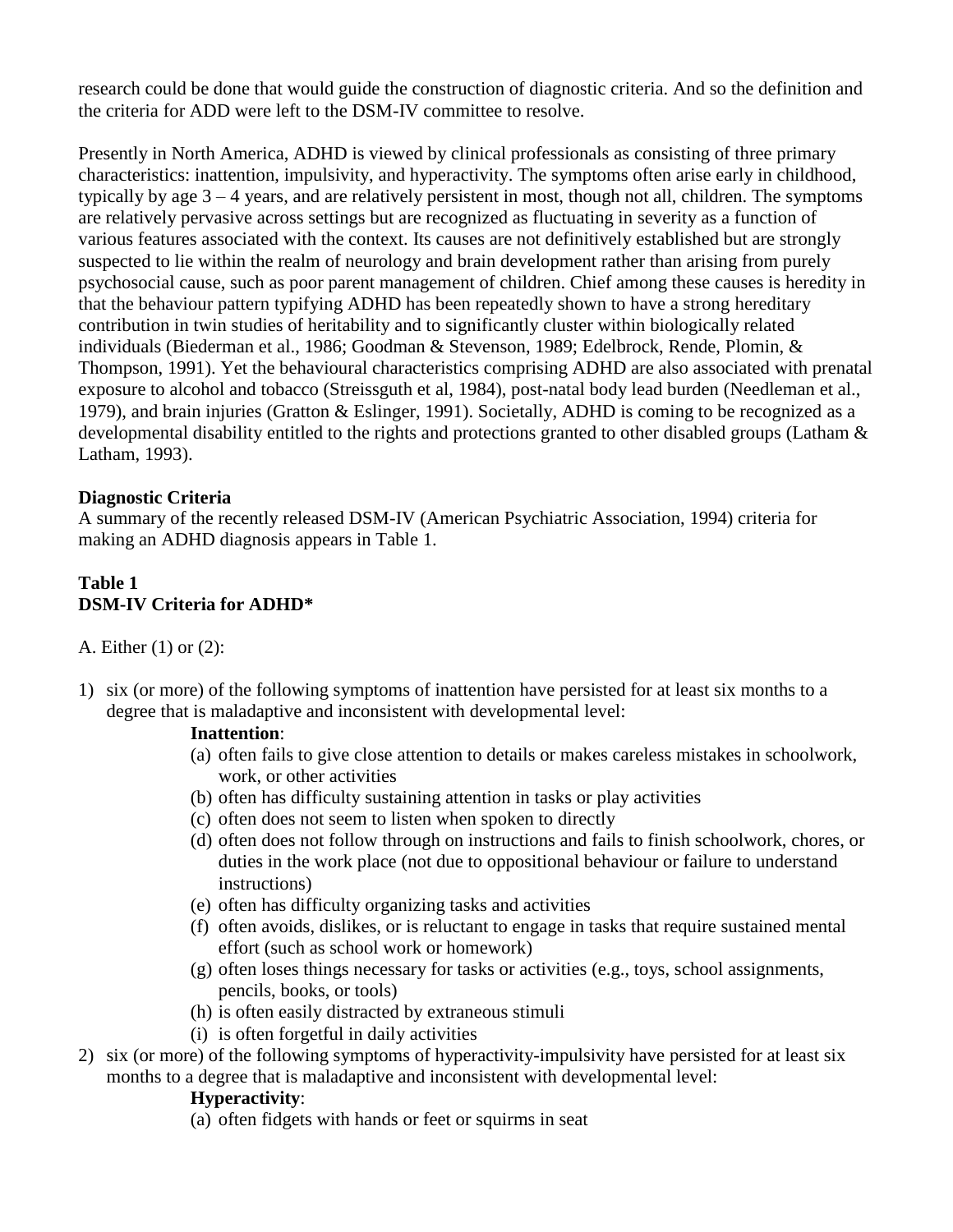- (b) often leaves seat in classroom or in other situations in which remaining seated is expected
- (c) often runs about or climbs excessively in situations in which it is inappropriate (in adolescents or adults, may be limited to subjective feelings of restlessness)
- (d) often has difficulty playing or engaging in leisure activities quietly
- (e) is often "on the go" or often acts as if "driven by a motor"
- (f) often talks excessively

#### **Impulsivity**:

- (g) often blurts out answers before the questions have been completed
- (h) often has difficulty awaiting turn
- (i) often interrupts or intrudes on others (e.g., butts into conversations or games)
- B. Some hyperactive-impulse or inattentive symptoms that caused impairment were present before age 7 years.
- C. Some impairment from the symptoms is present in two or more settings (e.g., at school (or work) and at home).
- D. There must be clear evidence of clinically significant impairment in social, academic, or occupational functioning.
- E. The symptoms do not occur exclusively during the course of a Pervasive Developmental Disorder, Schizophrenia, or other Psychotic Disorder, and are not better accounted for by another mental disorder (e.g., Mood Disorder, Anxiety Disorder, Dissociative Disorder, or a Personality Disorder).

#### Code based on type:

314.01 **Attention-Deficit/Hyperactivity Disorder, Combined Type**: if both Criteria Al and A2 are met for the past six months.

314.00 **Attention-Deficit/Hyperactivity Disorder, Predominantly Inattentive Type**: if Criterion Al is met but Criterion A2 is not met for the past six months.

314.01 **Attention-Deficit/Hyperactivity Disorder, Predominantly Hyperactive-Impulse Type**: if Criterion A2 is met but Criterion Al is not met for the past six months.

**Coding note**: For individuals (especially adolescents and adults) who currently have symptoms that no longer meet full criteria, "In Partial Remission" should be specified).

\*From the fourth edition of the *Diagnostic and Statistical Manual of Mental Disorders*. Washington, DC: American Psychiatric Association, 1994. Copyright y American Psychiatric Association. Reprinted with permission.

An especially key feature of this new approach is its utilization of separate symptom lists: one for items pertaining to inattention, the other for items concerning hyperactivity/impulsivity. This division parallels the results of studies employing factor analysis and other statistical methods with parent-and teacherreported ratings of ADHD symptoms. In other words, the behavioural characteristics associated with ADHD do not represent three primary symptoms or dimensions but only two, with symptoms of hyperactivity and impulsivity forming a single symptom group or dimension. A direct consequence of listing ADHD symptoms in this way is that it allows for subtyping. Thus, for those individuals who display all both primary features, the term ADM), Combined Type is used, similar to the ADHD labelling that was employed in DSM III-R (American Psychiatric Association, 1987) What had been known as ADD or LADD has re-emerged as ADHD, Predominantly Inattentive Type, representing those who have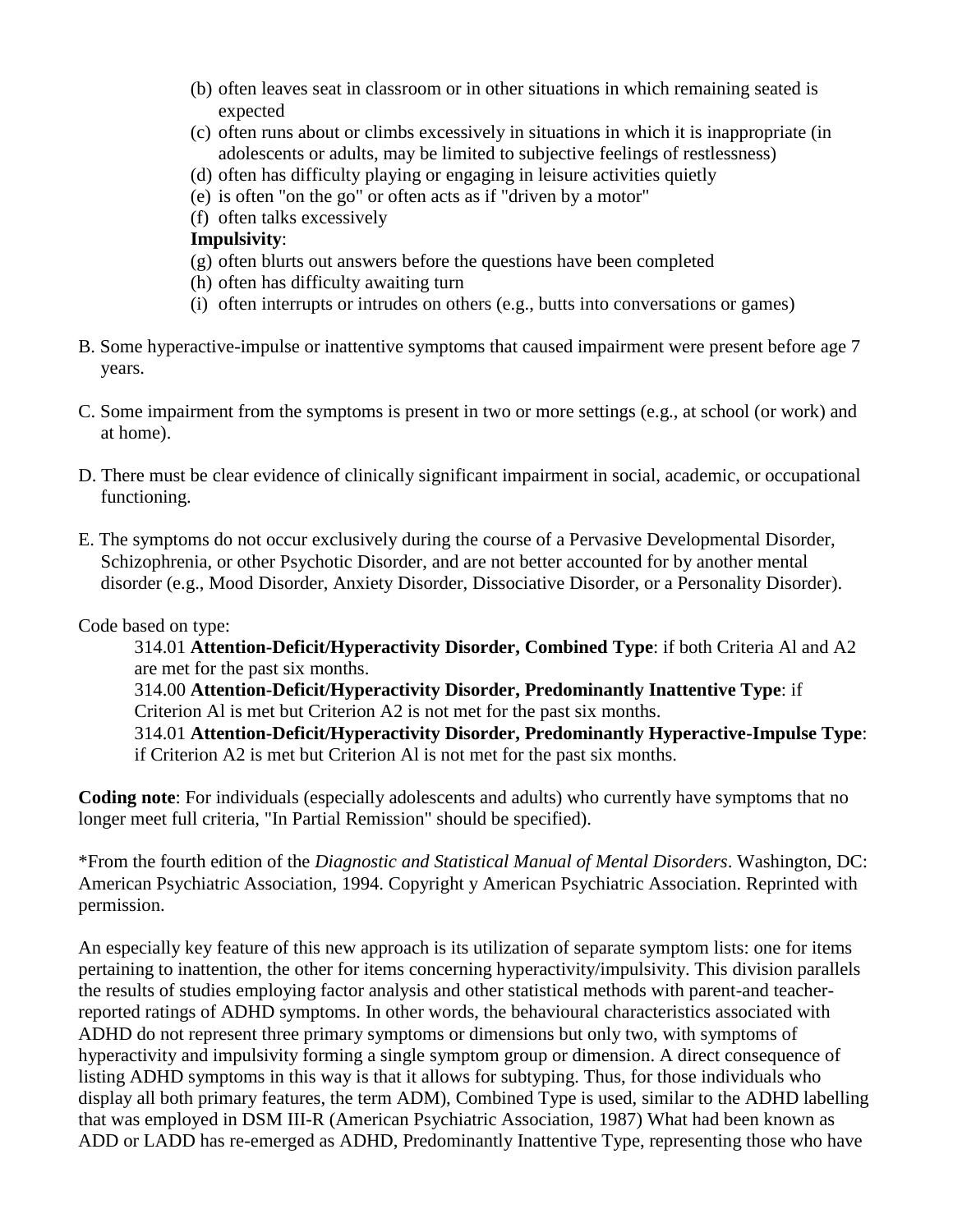only problems with inattention but no significant degree of hyperactive-impulse behaviour. Individuals who do not have major inattention problems hut who do exhibit clinically significant levels of hyperactivity/impulsivity are now recognized as having ADHD, Predominantly Hyperactive/Impulse Type. The inclusion of this new subgrouping is consistent with recent research findings suggesting that hyperactivity and impulsivity symptoms are typically the earliest to arise in the developmental course of the disorder (Loeber, Keenan, Lahey, Green, & Thomas, 1993), usually during the preschool years, represent the hallmark feature of the disorder (Barkley, 1990b, 1994), and are of critical importance in determining current and future psychosocial functioning (Barkley, Fischer, Edelbrock, & Smallish, 1990).

In order to be considered present, the symptoms within each of these DSM-IV listings must have an onset prior to seven years of age, a duration of at least six months, and be evident to a degree that is developmentally deviant. There must also be clear evidence that these symptoms cause functional impairment across two or more settings in which the individual functions. Above and beyond these inclusionary criteria, the DSM-IV guidelines also require ruling out certain conditions (e.g., Pervasive Developmental Disorder [autism], Mood Disorder) that might better account for the presence of such symptomatology.

Appearing in Table 2 is a summary of the ICD-10 draft criteria for establishing a diagnosis of Hyperkinetic Disorder. Somewhat akin to DSM-IV, ICD-10 uses a two-dimensional listing of symptoms – one for attention problems, the other for activity problems. Such symptoms must occur both at home and at school. Their presence, however, must not be determined solely on the basis of parent and teacher report; instead, there must also be evidence of their existence through direct observation. As does DSM-IV, ICD-10 further requires that these symptoms have an early onset, be developmentally deviant, have a duration of at least six months, and not be due to Pervasive Developmental Disorder or certain other psychiatric conditions (e.g., Mood Disorder). An additional exclusionary criteria is that a hyperkinetic disorder diagnosis is not made for individuals with IQ levels under 50.

### **Table 2 Draft ICD-10 Criteria for Hyperkinetic Disorder\***

- A. Demonstrate abnormality of attention and activity at HOME, for the age and developmental level of the child, as evidenced by at least three of the following attention problems:
	- 1) short duration of spontaneous activities
	- 2) often leaving play activities unfinished
	- 3) over-frequent changes between activities undue lack of persistence at tasks set by adults
	- 4) unduly high distractibility- during study, e.g., homework or reading assignment and by at least two of the following activity problems:
	- 5) continuous motor restlessness (running, jumping, etc.)
	- 6) markedly excessive fidgeting & wriggling during spontaneous activities
	- 7) markedly excessive activity in situations expecting relative stillness (e.g., mealtimes, travel, visiting, church)
	- 8) difficulty in remaining seated when required
- B. Demonstrate abnormality of attention and activity at SCHOOL or NURSERY (if applicable), for the age and developmental level of the child, as evidence by at least two of the following attention problems:
	- 1) undue lack of persistence at tasks
	- 2) unduly high distractibility, i.e., often orienting towards extrinsic stimuli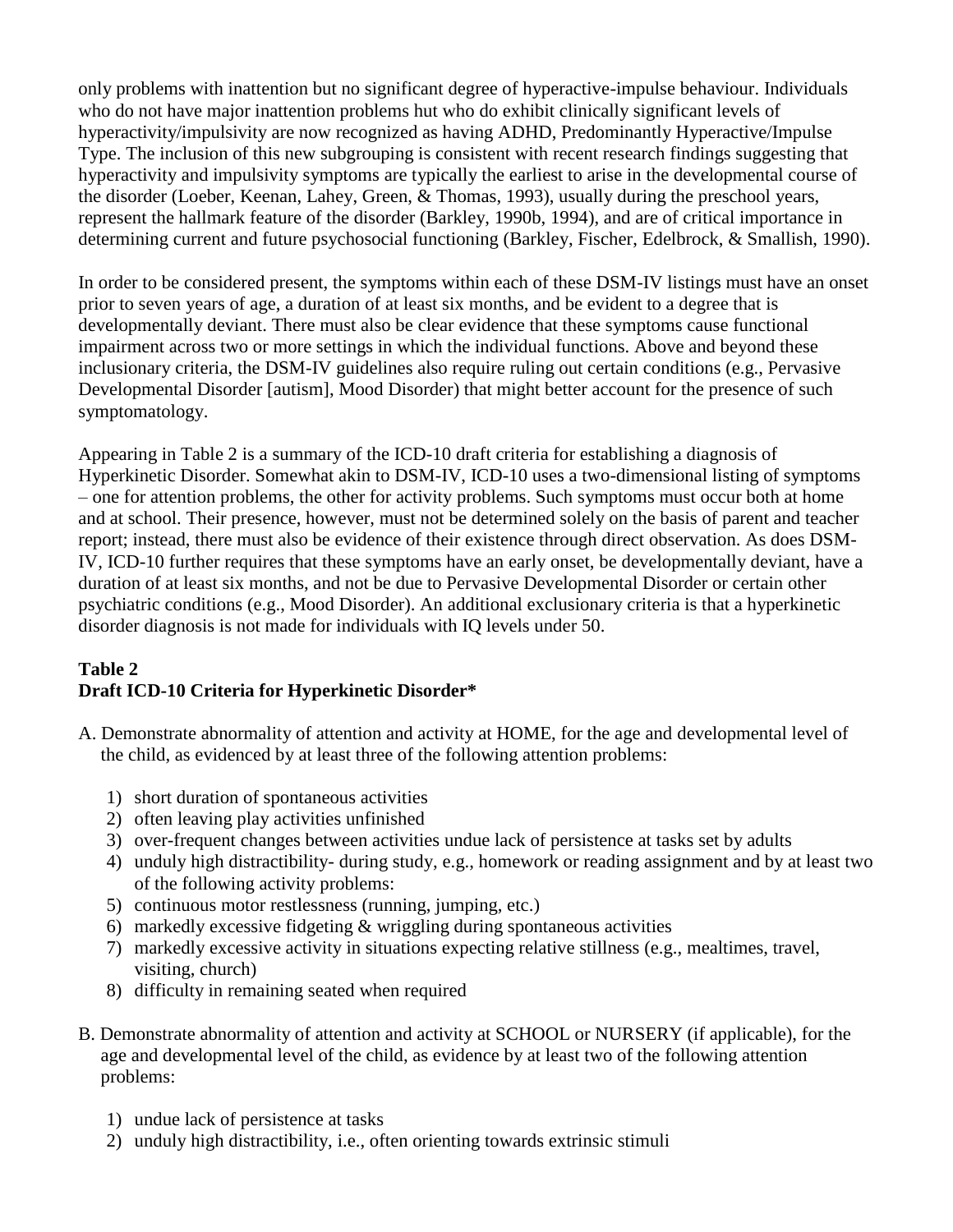- 3) over-frequent changes between activities when choice is allowed
- 4) excessively short duration of play activities and by at least two of the following activity problems:
- 5) continuous and excessive motor restlessness (running, jumping, etc.) in school
- 6) markedly, excessive fidgeting and wriggling in structured situations.
- 7) excessive levels of off-task activity during tasks
- 8) unduly often out of seat when required to be sitting

C. Directly observed abnormality of attention or activity. This must be excessive for the child's age and developmental level. The evidence may be any of the following:

- 1) direct observation of the criteria in A or B above, i.e., not solely the report of parent and/or teacher
- 2) observation of abnormal levels of motor activity, or off-task behaviour, or lack of persistence in activities, in a setting outside home or school (e.g., clinic or laboratory)
- 3) significant impairment of performance on psychometric tests of attention
- D. Does not meet criteria for pervasive developmental disorder, mania, depressive or anxiety disorder.
- E. Onset before the AGE OF SIX YEARS.
- F. Duration of AT LEAST SIX MONTHS.
- G. IQ above 50.

NOTE: The research diagnosis of hyperkinetic disorder requires the definite presence of abnormal levels of inattention and restlessness that are pervasive across situations and persistent over time, that can be demonstrated by direct observation, and that are not caused y other disorders such as autism or affective disorders. Eventually, assessment instruments should develop to the point where it is possible to take a quantitative cut-off score on reliable, valid, and standardized measures of hyperactive behaviour in the home and classroom, corresponding to the 95th percentile on both measures. Such criteria would then replace A and B above.

\* From the draft of the *International Classification of Diseases* (10th Ed.). Geneva: World Health Organization, 1990. Copyright by World Health Organization. Reprinted with permission.

What should be readily apparent from the above discussion is that the DSM-IV and ICD-10 diagnostic guidelines are similar in a number of ways. This is not coincidental. There was a systematic effort during the construction to DSM-IV to design it such that its criteria could be directly translatable into equivalent ICD-10 disorders. For example, although worded somewhat differently, their symptom lists have many items in common. Their criteria for onset and duration, as well as their exclusionary criteria, are essentially identical. Both systems also require clear evidence of the pervasiveness of symptoms across multiple settings.

Such similarities notwithstanding, there are also several important differences across these two classification systems. Perhaps the most important of these is that ICD-10 does not include any items pertaining to behavioural disinhibition or impulsivity, which may actually represent its most distinctive feature from other childhood psychiatric disorders (Barkley, 1990b, 1994). The symptom clusters and cutoff-points for DSM-IV were derived empirically from clinical field trials, whereas those in ICD-10 were determined primarily on the basis of committee consensus. In contrast with DSM-IV, ICD-10 does not allow for any subtyping along the hyperkinetic dimension. Although both systems require evidence of cross-situational pervasiveness, the ICD-10 criteria are far more explicit and stringent about this matter. Another important distinction is that ICD-10 provides symptom descriptions that are specific to the setting in which they occur.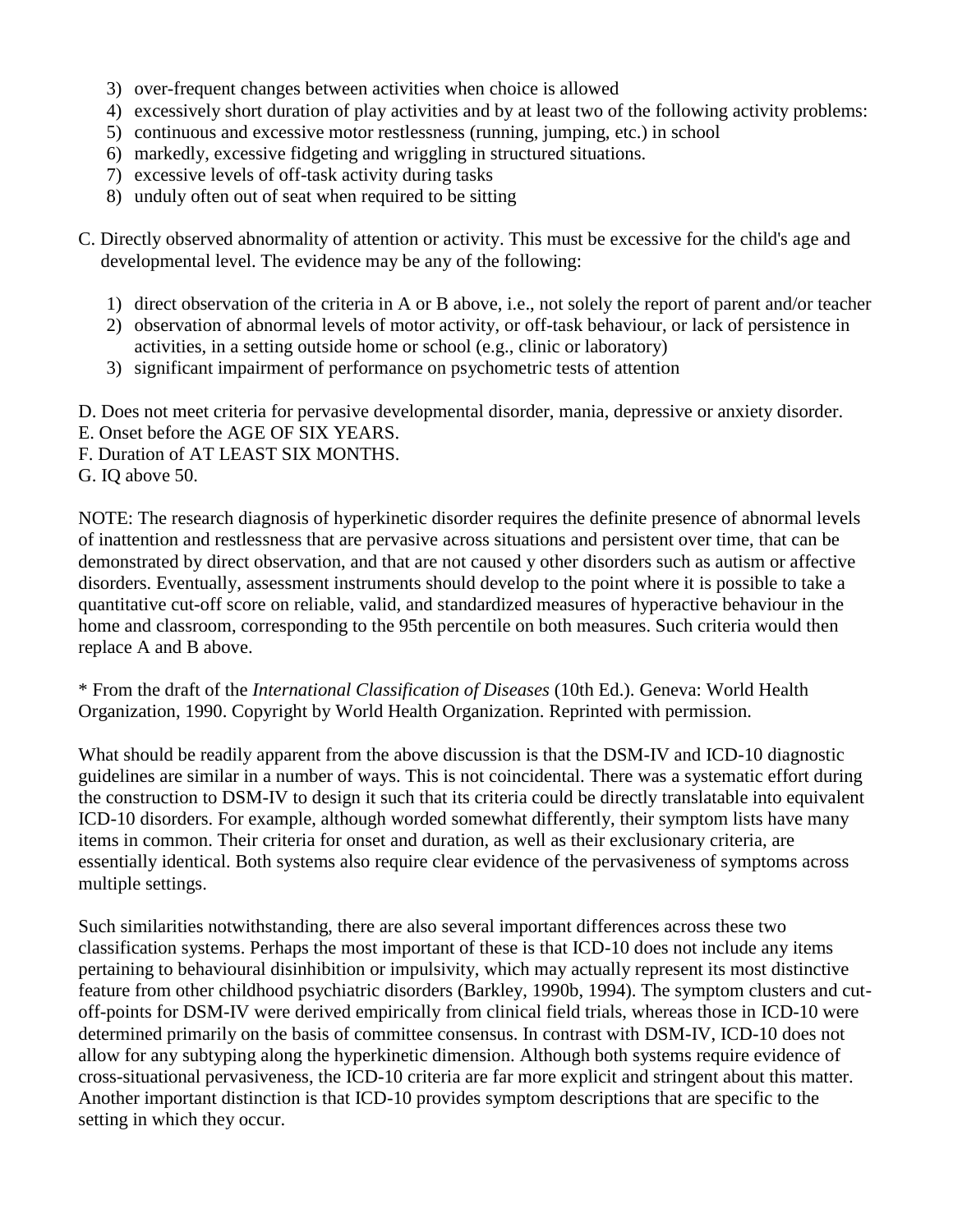# **Critique**

While the DSM-IV and draft ICD-10 criteria certainly do represent significant improvements over earlier versions of these classification systems, further improvements can be made in order to achieve even greater diagnostic rigor.

One particularly important area requiring further refinement in both systems is the extent to which impulsivity, or behavioural disinhibition, is addressed. Only three such items appear within the DSM-IV criteria, and none exists in ICD-10. In view of recent findings attesting to the importance of such symptoms in distinguishing ADHD from other psychiatric disorders, it would seem to be of utmost importance to give them an even greater role in the process of determining whether an ADHD or hyperkinetic disorder diagnosis might be present.

A continuing problem that will need to be addressed in subsequence revisions is the phrasing of the items in both systems. Apart from one hyperactivity item in DSM-IV, all other DSM-IV and ICD-10 symptoms contain wording better suited to children than to adolescents or adults. For instance, while an item such as "often has difficulty playing or engaging in leisure activities quietly" (DSM-IV) might be quite helpful in identifying preschoolers and older children, it would seem to be of relatively little value in evaluating adolescents or adults. Either greater care must go into the wording of the items so that the symptom is more broadly defined, or more explicit examples must be provided as to how each item applies at different developmental periods (e.g., preschool, middle childhood, adolescence, adulthood). Possibly separate sets of items may be needed for adults, and even 'adolescents, than those currently employed for children.

Another difficulty in both approaches rests in the use of a fixed cut-off score across so wide an age range of children, adolescents, and adults. It is well recognized that the symptoms of ADHD are present to a considerably greater degree in all preschool children and decline significantly over development into young adulthood (Achenbach & Edelbrock, 1981). If the goal of a cut-off score is to restrict the diagnosis to a standard level of prevalence, say the 95th percentile, then a single cut-off score simply will not achieve this aim across development. It will prove overly inclusive at young ages and overly restrictive or exclusive in adolescence and adulthood. While the ICD-10 acknowledges that some objective measure of hyperkinetic behaviour should be used with a cut-off score of the 95th percentile, it does not yet apply this cut-off score to its own item listing nor recommend using well-standardized behaviour rating scales to assist in this task. Both DSM and ICD criteria should begin to acknowledge what researchers in this field have recognized for nearly two decades; that is the useful role of well-standardized rating scales in the diagnosis of this disorder. Both approaches to diagnosis should stipulate the use of rating scales as a formal part of the diagnostic criteria.

A further problem with the DSM-IV and ICD-10 criteria is their failure to distinguish different cut-off scores for girls and boys. Research on rating scales and in developmental psychopathology has repeatedly shown that the prevalence of these symptoms is strongly related to the sex of the child, with girls showing considerably less of these characteristics than boys within community samples (Achenbach & Edelbrock, 1981). Applying a fixed cut-off score, therefore, may over-identify ADHD in boys and under-identify it in girls.

The requirement that the children's symptoms have lasted at least 6 months would also seem to require some refinement, especially for use with preschool children, Ample evidence is now available that 3 years olds with significant symptoms of inattention and hyperactivity have a high likelihood of remission of these concerns within 12 months (Campbell, 1990). Those, however, whose problems last at least 12 months, or beyond 4 years of age, appear to have a very stable set of behavioural features that is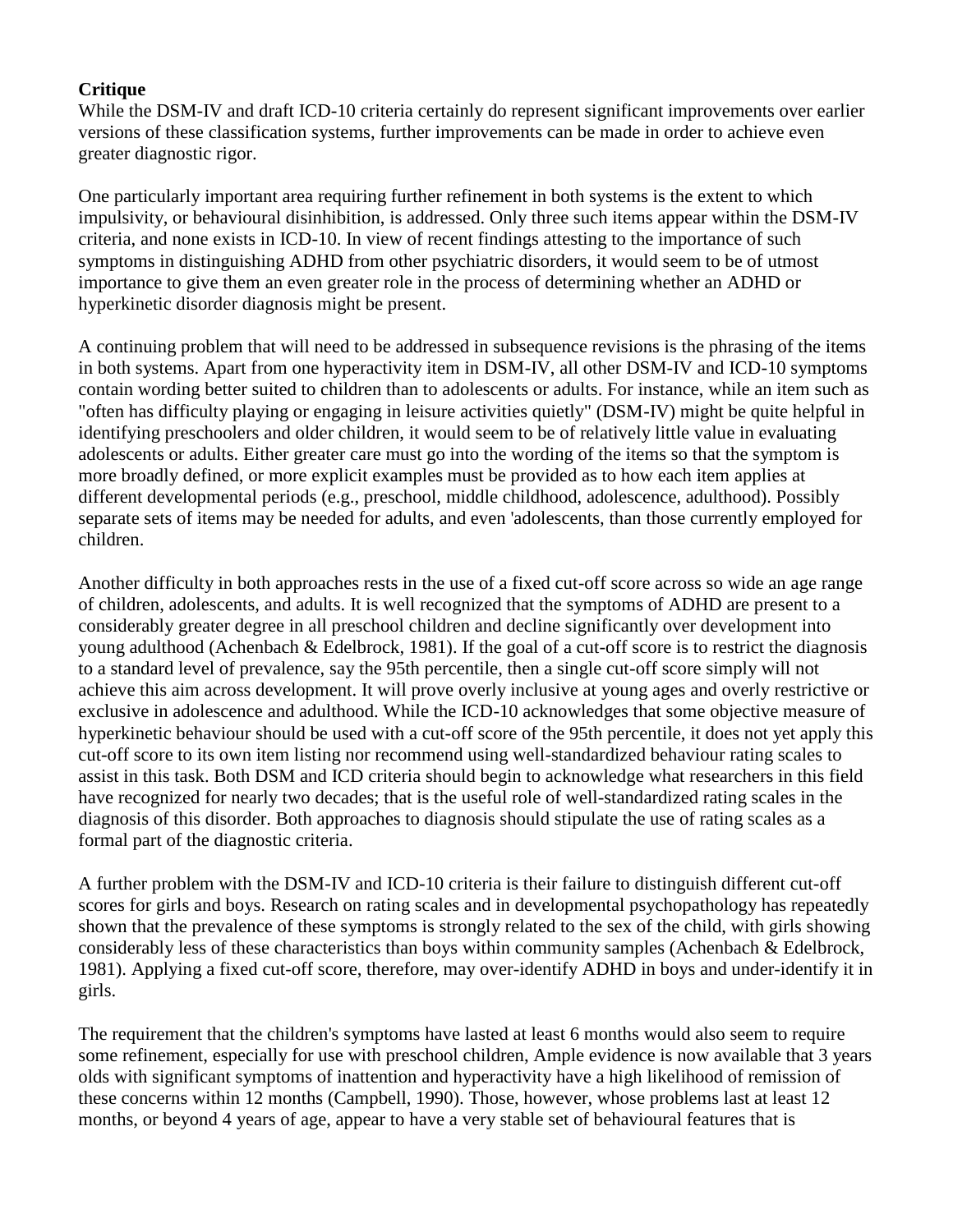predictive of ongoing ADHD in the later school years. Consequently, the duration of symptoms should be extended to 12 months for this segment of the population.

A related difficulty with both sets of diagnostic criteria is their failure to consider a lower age limit below which the diagnosis probably should not be made. Research (Campbell, 1990) clearly indicates that distinct factors or dimension pertaining to hyperactive behaviour do not emerge in studies of early childhood (below age 3 years) behavioural problems apart from a general dimension of behavioural immaturity or oppositionality. Such research implies that whatever behaviours may distinguish young ADHD children from other groups of conduct problems have not yet sufficiently emerged or have not had an adequate developmental time span over which to observe their occurrence. Nor is it apparent, as noted above, that such behavioural problems are sufficiently developmentally stable within this tender age group to be characterized as a "disorder." For this reason, it seems that diagnosing ADHD in children 3 or younger is likely to be quite unreliable, unstable over time, and uncertain as to its true deviance from normal child behaviour during this developmental period, Clinicians should, therefore, be extremely cautious in rendering a diagnosis of ADHD before age 3 years, perhaps using the term "at risk for ADHD" in place of a confident diagnosis.

To their credit, both classification systems require documentation of the pervasiveness of symptoms across multiple settings. Too stringent an application of this particular criteria, however, could lead to diagnostic under-identification, as research has shown that insistence on symptom agreement across the home, school, and clinic settings can restrict the diagnosis to approximately 1% or less of the child population (Szatmari, Offord, & Boyle, 1989). Presumably, an even snitcher incidence would be found among adolescent and adult populations, were these same criteria applied.

Yet to their discredit, both systems perpetuate what we believe is a major misconception in the clinical field and that is that children with predominantly attention deficits (ADHD - Inattentive Type, ADD without hyperactivity, or Undifferentiated ADD) are either a subtype of ADHD (DSM-IV) or simply do not exist (ICD-10). Accumulating research findings appear to indicate that children who are not hyperactive-impulsive yet have impairments in attention may actually represent a distinct disorder from ADHD; one in which a qualitatively different deficit in attention exists, that being in focused or selective attention (Barkley, 1990b; Carlson, 1986; Barkley, Grodzinsky, & DuPaul, 1992; Goodyear & Hynd, 1992). Such children: (1) do not show the high :association with oppositional and conduct disorders; (2) consequently are unlikely to have the same high risk for later delinquency an substance abuse; (3) may have cognitive impairments in perceptual-motor speed and memory retrieval; (4) are distinctly less socially impaired; (5) and do not show as dramatic or positive a response to stimulant medications as children with ADHD (Hyperactive-Impulsive or Combined Types) or Hyperkinetic Disorder (Barkley, 1990b). In our opinion, these chiefly inattentive children warrant a separate diagnostic category, criteria, and symptom lists apart from ADHD and should not continue to be viewed as a subtype of the same underlying disturbance as in the latter disorders.

And finally, neither set of criteria formally acknowledge that those with impulsive-hyperactive behaviour appear to have a larger, more significant impairment that is developmentally linked to this behaviour and that is in the development of those executive functions which undergird human self-regulation (Barkley, 1994). While clinical descriptions often cite impairments in self-control as key features of those with ADHD, the nature of these impairments, the specific executive functions involved, and their developmental emergence go undiscussed in the clinical guidelines for diagnosis. While this, in large part, reflects the limited status of research into the impairments in executive functions in ADHD that are dependent upon impulse control for their proficient utilization, it also bespeaks a lack of genuine conceptual theory about the nature of ADHD that is more than just a description of numerous "symptom"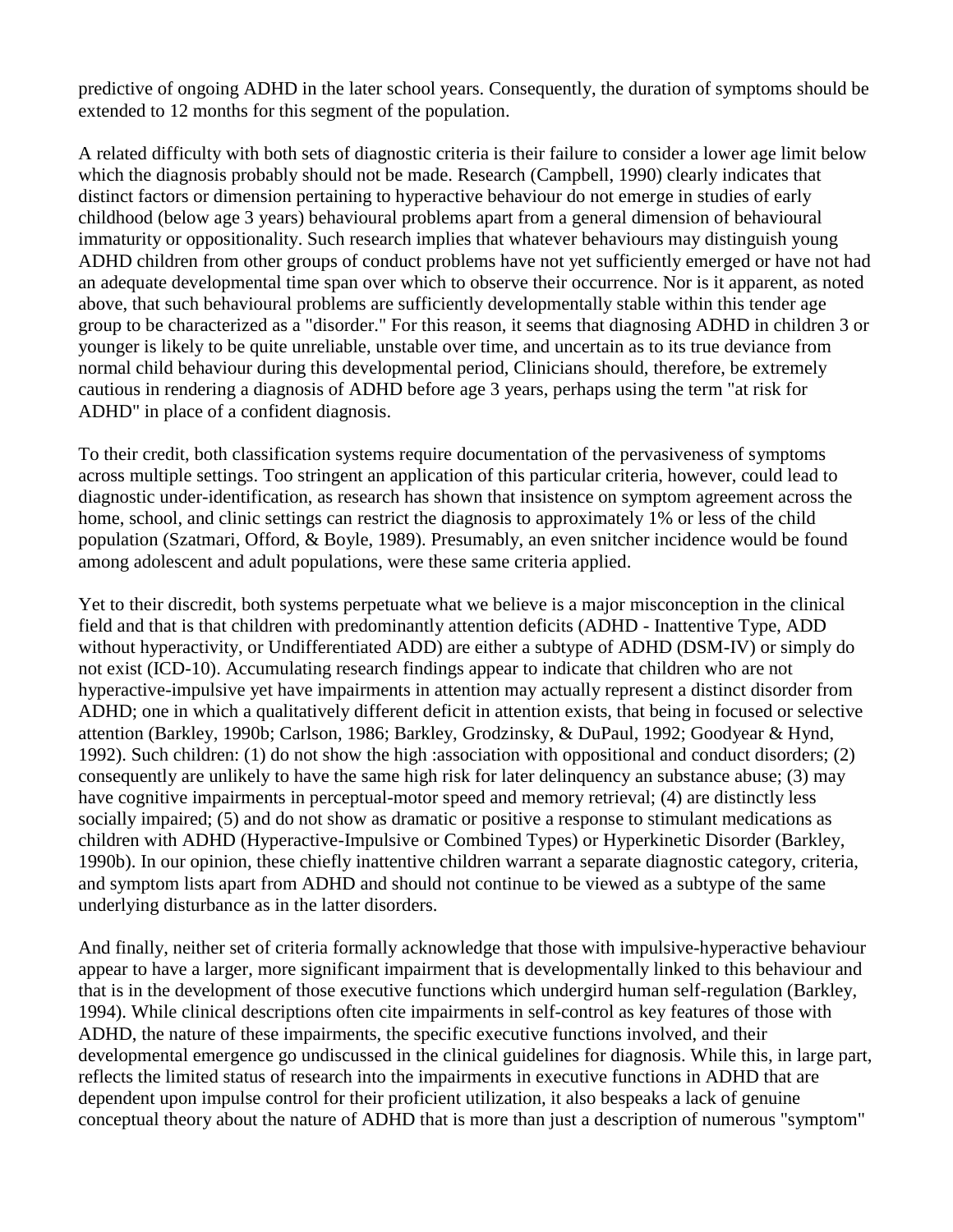lists. Further progress in the differentiation of ADHD from other psychiatric and psychologic disorders, and so in the refinement of diagnostic criteria, is not likely to come until this major issue is addressed.

# **Conclusion**

The notion that a distinct group of children exist manifesting problems principally in hyperactiveimpulsive behaviour dates back over a century. The huge volume of research generated on this disorder continues to support this view, has increasingly clarified its major components, has revealed the major social and personal risks associated with the developmental course of this disorder, and is progressively elaborating a neuro-developmental origin to most cases afflicted with the condition. The diagnostic guidelines used in North America and Europe, once quite distinct, are, thankfully, now converging on a common view and set of criteria for this disorder. While further improvements in the rigor of diagnosis can be made, there is no doubt that the current guidelines are a marked improvement over those in use even a decade ago. In the future, research must focus upon the executive functions which are linked to behavioural inhibition, how they are impaired in ADHD, the staging of their emergence over development, and how they account for the myriad diffrculties those with ADHD have in daily adaptive functioning in society as adolescents and adults. What will then need to be publicly discussed and resolved at a societal level is just how well we, as a society, will accept, accommodate, and support those among us with developmental deficiencies in impulse control and, more generally, self-regulation.

### **REFERENCES**

- ACHENBACH, T. M. & EDELBROCK, C. (1981). *Manual for the Child Behaviour Checklist and Revised Child Behaviour Profile*. Burlington, Thomas Achenbach.
- AMERICAN PSYCHIATRIC ASSOCIATION. (1986). *Diagnostic and statistical manual of mental disorders* (2nd ed.). Washington, DC: Author.
- AMERICAN PSYCHIATRIC ASSOCIATION. (1980). *Diagnostic and statistical manual of mental disorders* (3rd ed.). Washington, DC: Author,
- AMERICAN PSYCHIATRIC ASSOCIATION. (1987). *Diagnostic and statistical manual of mortal disorders* (3rd ed. Revised). Washington, DC: Author.
- AMERICAN PSYCHIATRIC ASSOCIATION. (1994). *Diagnostic and statistical manual of mental disorders* (4th ed. Revised). Washington. DC: Author.
- BARKLEY, R. A. (1981). *Hyperactive children: A handbook for diagnosis and treatment*. New York: Guilford.
- BARKLEY, R. A. (1990a). A critique of current diagnostic criteria for ADHD; Clinical and research implications. *Journal of Developmental and Behaviour Pediatrics 11*, 343-352.
- BARKLEY, R. A. (1990b). Attention Deficit Hyperactivity Disorder. *A handbook for diagnosis and treatment*. Ness York: Guilford.
- BARKLEY, R. A. (1994), Impaired delayed responding: A unified theory of Attention Deficit Hyperactivity Disorder. In D. K. Routh (Ed.), *The Disruptive, Behaviour Disorders in children: Fumy in honour of Herbert C. Quay.* New York: Plenum.
- BARKLEY, R. A., FISCHER, M., EDELBROCK, C. S., & SMALLISH, L. (1990). The adolescent outcome of hyperactive children diagnosed by research criteria: I. An 8 year prospective follow-up study. *Journal of the American Academy of Child and Adolescent Psychiatry, 29*, 546-557.
- BARKLEY, R. A., GRODZINSKY, G., & DUPAUL, G. (1992). Frontal lobe functions in attention deficit disorder with and without hyperactivity: A review and research report. *Journal of Abnormal Child Psychology, 20*, 163-188.
- BIEDERMAN, J., MUNIR, K., KNEE, D., HABELOW, W. et al. (1986). A family study of patients with attention deficit hyperactivity disorder and normal controls. *Journal of Psychiatric Research, 21*, 263-274.
- CAMPBELL, S. B. (1990). *Behaviour problems in preschool children*. New York: Guilford.